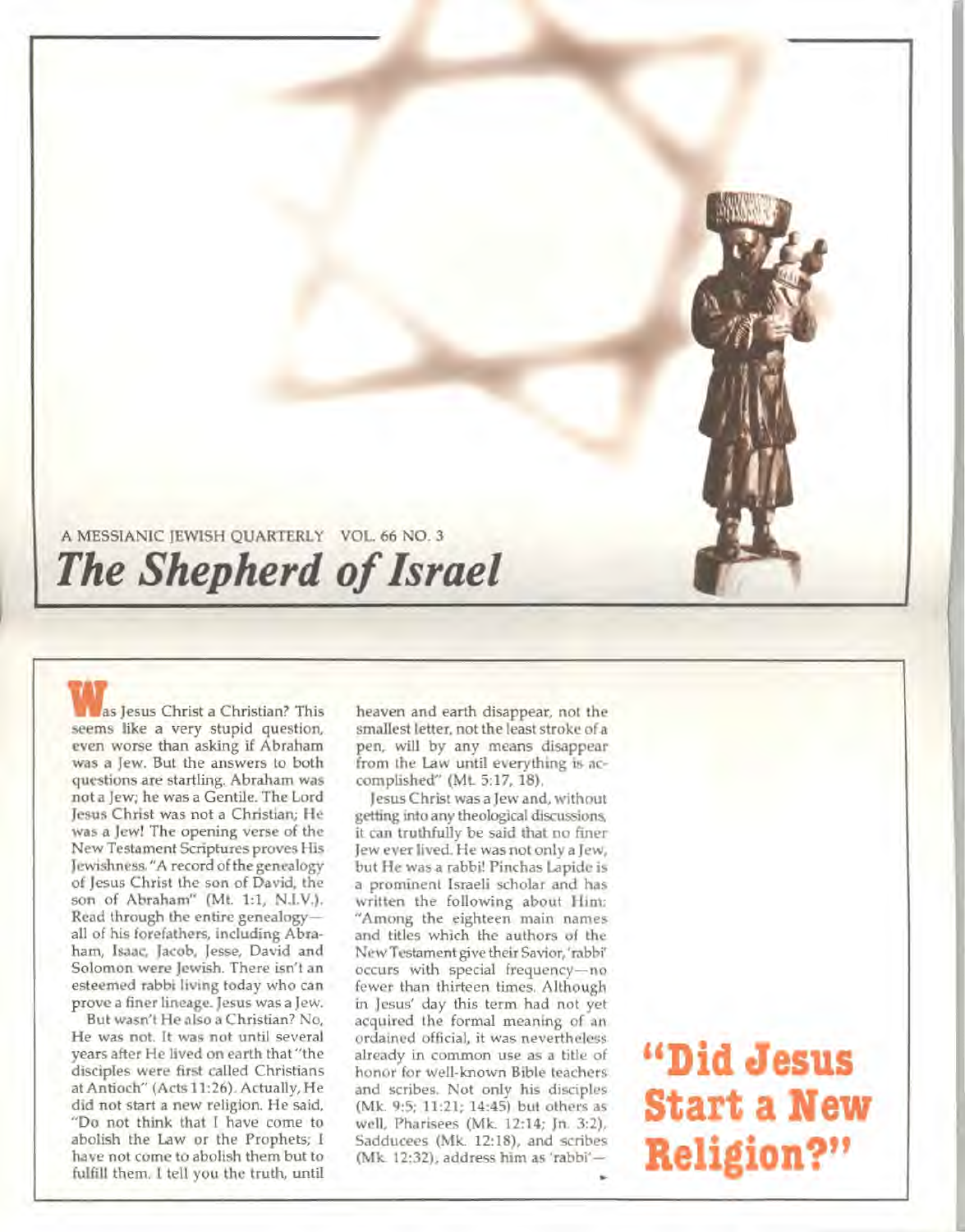**Not only was Jesus a Jew and a rabbi, but every claim that He made about His Messiahship was based on the Jewish Scriptures, the Law, the Writings, and the Prophets. In fact, the New Testament Scriptures, which give His only authentic biography, either quote or paraphrase the Law, the Writings and the Prophets more than 500** times.

the Hebrew-Aramaic title is translated into Greek as 'master' or 'teacher.' "

"The relations between the rabbi of Nazareth and his Pharisaic colleagues find their most authentic expression ... in the question of the greatest commandment: 'And one of the scribes came up and heard them disputing with one another, and seeing that he answered them well, asked him, "Which commandment is the first of all?" Jesus answered, "The first is, 'Hear, 0 Israel: The Lord our God, the Lord is one; and you shall love the Lord your God with all your heart, and with all your soul, and with all your mind and with all your strength.' The second is this, 'You shall love your neighbor as yourself.' There is no other commandment greater than these." And the scribe said to him, "You are right, rabbi; you have truly said that he is one, and there is no other but he. . ." And when Jesus saw that he answered wisely, he said to him, "You are not far from the kingdom of God"' (Mk. 12:28- 34). What comes out in this dialogue, which sounds quite plausible historically, is above all the shared love for the fundamental values of the Hebrew Bible and the mutual recognition of two rabbinical teachers."

"Jesus taught many of the Pharisees of his day both in the Temple (Mk 12:35) and the synagogues (Mk. 1:21 ff.; 6:2) of his homeland. And despite profound differences of opinion, he never denied their teaching authority but insisted, Practice and observe whatever they [the Pharisees] tell you' (Mt. 23:3). The general rabbinical attitude toward Jesus can be measured by the fact that he was frequently a guest in the houses of Pharisees (Lk. 11:37; 14:1), that 'some Pharisees warned him of Herod's plan to kill him (Lk. 13:31), and that the 'respected member of the council' (Mk. 15:43), the Pharisee Joseph of Arimathea asked Pilate for the body of Jesus to give it honorable burial according to the Jewish rite. It is also fair to assume that a number of 'rabbinical colleagues' joined Jesus circle of disciples, as Nicodemus the Pharisee did when he came to Jesus by night and confessed, 'Rabbi, we know that you are a teacher come from God' (Jn. 3:1-2)."

*Israelis, Jews and Jesus,* Pinchas Lapide pp. 70, 71.

Not only was Jesus a Jew and a rabbi, but every claim that He made about His Messiahship was based on the Jewish Scriptures, the Law, the Writings, and the Prophets. In fact, the New Testament Scriptures, which give His only authentic biography, either quote or paraphrase the Law, the Writings and the Prophets more than 500 times.

All of the writers of the New Testament Scriptures were Jewish. We realize that some scholars believe that the author of the Gospel of Luke was not Jewish, but we believe that only a Jewish man could have written his Gospel. In fact, Lapide is greatly impressed with this truth. He says: "But Matthew and Luke also show clear traces of tannaitic ways of thinking, midrashlike biblical exegesis, and Pharisaic methods of argument. These point unambiguously to rabbinical sources of the text(s) on which they based their Gospels." *Ibid.* p. 72.

The first Christian church was not the church of Rome. It was the church of Jerusalem. Its membership was entirely Jewish—there wasn't a Gentile present. Among the members were"a great many of the priests" (Acts 6:7) as well as a number of the Pharisees (Acts 15:5).

The Lord Jesus Christ is the **most**  famous Jew of history, yet it is ironic that there has for centuries been a reluctance of both Jews and nominal Christians to accept the Jewishness of Jesus. We must study these truths in the original sources—including our Scriptures, the Law, the Writings and the Prophets as fulfilled in the New Testament Scriptures—the Gospels, the Epistles and the Revelation. *—DF* 

For an excellent opportunity to do just that—to discover the valuable words of the Scriptures—please send in the coupon below. Perhaps it's just the right time for you to read all about the finest Jew who ever lived!

❑ Yes, **I would like to receive copies of the New Testament, Old Testament Prophecy Edition. (B43)** 

**NAME (Please print)** 

#### **ADDRESS**

| <b>CITY</b>                        | <b>STATE</b> | ZIP. |
|------------------------------------|--------------|------|
| Send to:                           |              | SS82 |
| THE SHEPHERD OF ISRAEL             |              |      |
| Box 2000<br>Orangeburg, N.Y. 10962 |              |      |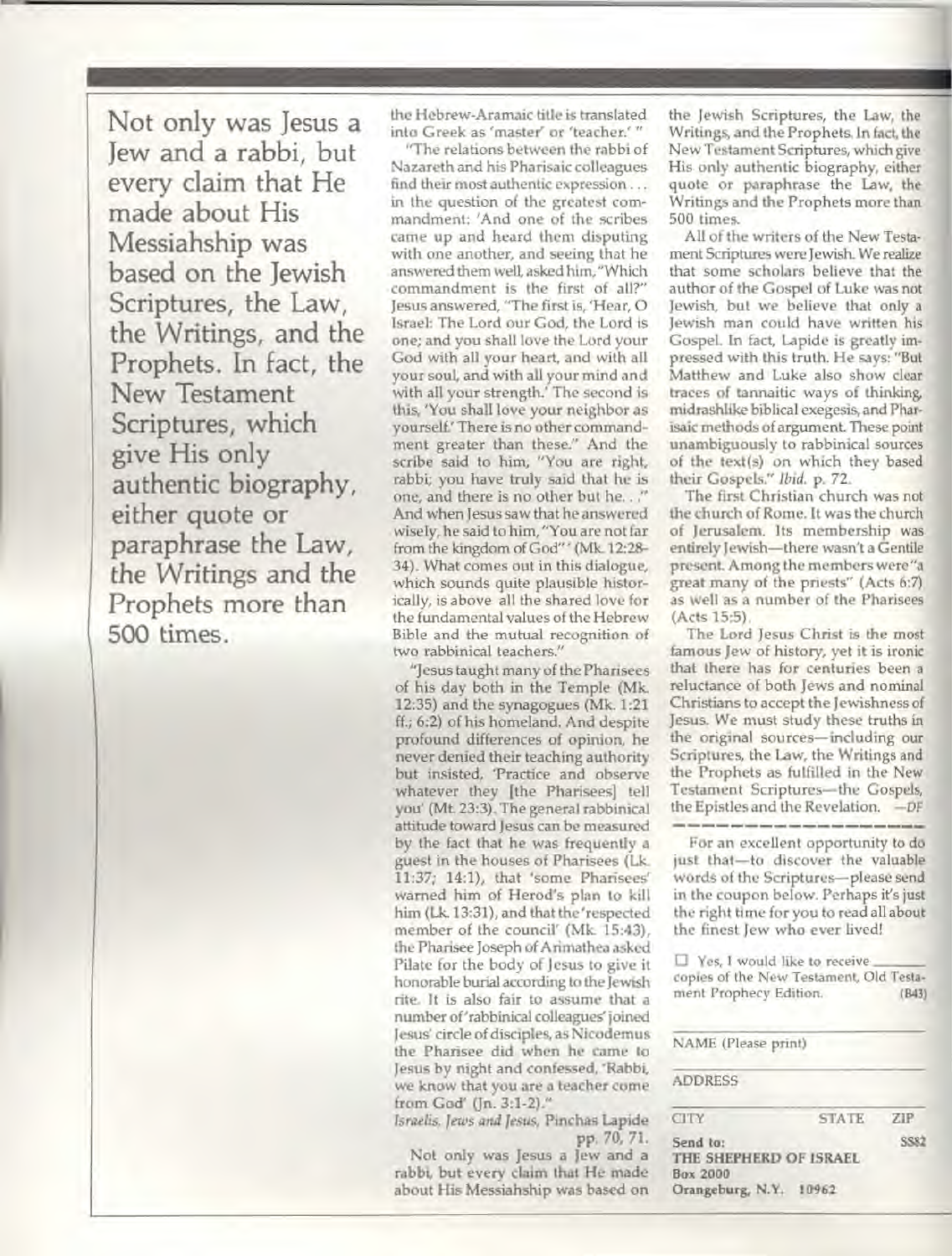

### **The Most Jewish Thing I Could Ever Do** *by Jerry Koplowitz*

I **did it! I reached what some might call a spiritual milestone in the life of a Jewish boy. I was Bar Mitzvah. In a way, I felt free now, having pleased my conservative Jewish parents. I was no longer required to attend the twiceweekly Hebrew school at our local synagogue, and I could concentrate on simply being a "normal" teenager. But, somehow in the midst of my new-found freedom, I sensed that I**  *Photo courtesy. Photo Researchers (Bettye Lane)* 

**had not lost the "old friend" who had been with me since childhood. It was the spiritual part of me that was always there. No matter how hard I tried, I couldn't escape it, and even more frustrating, I couldn't even define it. It was like another person living inside of me, just waiting to be discovered.** 

**Throughout high school and for at least six years in the Navy, I felt that I was one of God's chosen people and** 

**that He certainly would be pleased with my moral life. I always attended the Passover Seders and Yom Kippur services and had a definite** pride in my Jewish heritage. I often thought, "No one has a better way to worship God—not even the Christians. They are, after all, only Gentiles."

**I** first **learned the ignorance of this statement when I met a true Christian. While in the Navy, we were brought together on the coast of Malaga, Spain. Long hours at sea together gave us a good chance to get to know each other well. Day by day, our friendship grew, and yet I remained unaware of the very force that motivated his entire life. Finally, before my friend was transferred, he poured out his heart, and shared his faith in Christ with me.** 

**Somehow, as he spoke, I sensed I was beginning to discover a small clue to the puzzle that had plagued me for so many years while I was growing up. Thus, the first seed had been planted.** 

**The topic of "religion" soon became a source of constant intrigue for me. I devoured all the books I could obtain on various theologies and beliefs. But, it wasn't long before I narrowed my studies down to Judaism and Christianity. They seemed to present the most logical doctrines. And yet, even the thought of believing in Jesus Christ seemed equivalent to joining the "enemy," and I had no desire to be called "traitor" by my Jewish family and friends.** 

**But, I had to find out if the reactions I expected were only unrealistic fears in my mind. So, I told my mother of my spiritual quest. At first, she was interested to hear about my search, but then, when I mentioned Christianity, she suddenly became uneasy and told me that she wasn't interested in discussing it any further.** 

**I can't say it was hard to understand my mother's reaction. I had expected it all along. "Believing in Jesus," I told myself, "is too difficult for any Jew to understand." My spiritual search was now being detoured by that anticipated wall of fear. My family and all my Jewish friends reacted harshly to me whenever I tried to share anything with them about Jesus. Even though I hadn't come to believe in Jesus yet, they still felt threatened by my serious discussion about Him. "You're a Jew," they told me. "This Jesus idea is totally**